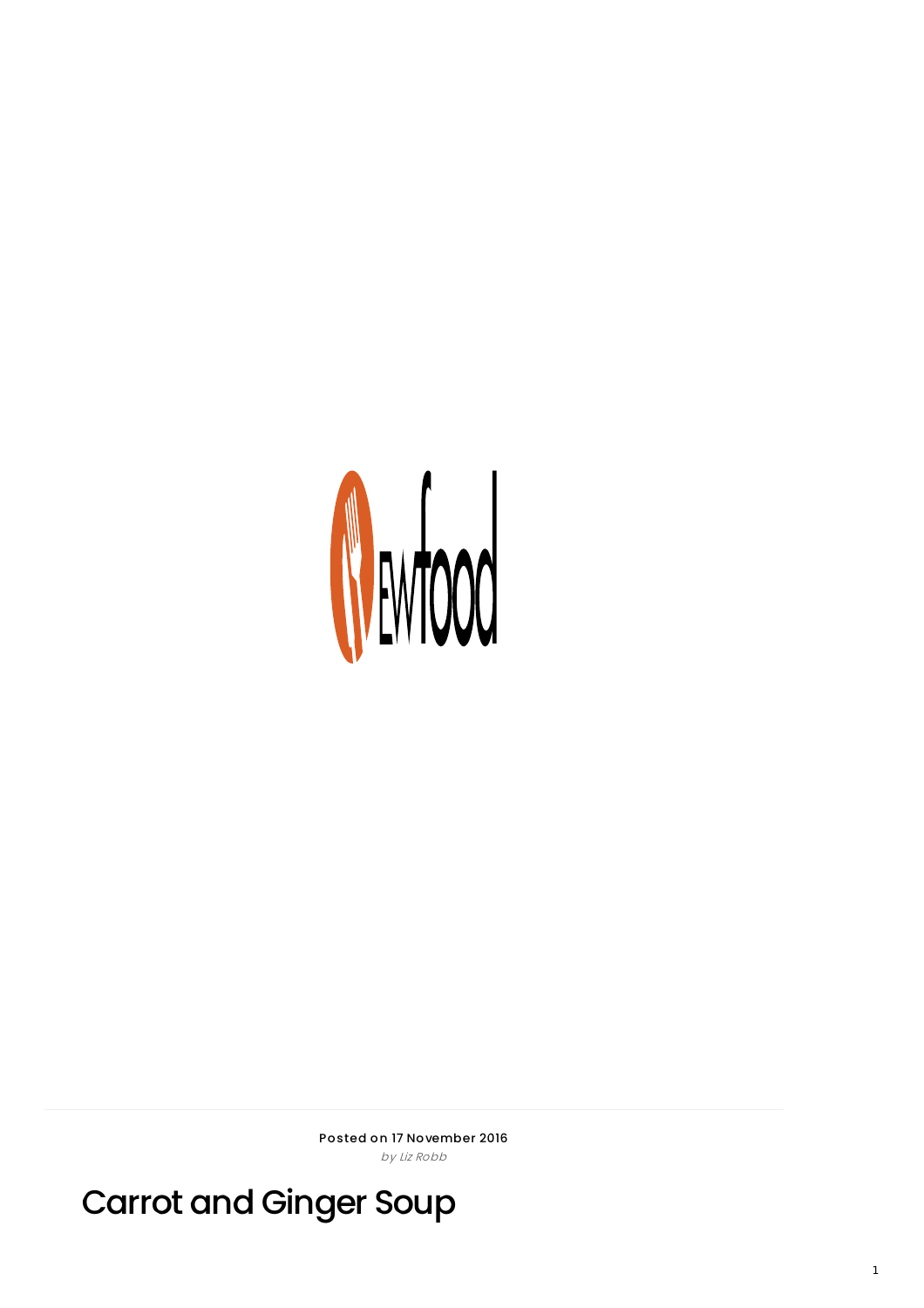

## Ingredients

600g carrots 3 medium onions A piece of fresh ginger, about 8 or 9 cm 1 fat clove of garlic 1 tablespoon of extra virgin olive oil A knob of butter Half a teaspoon of ground ginger Nutmeg 800ml good vegetable stock Salt and freshly ground black pepper 50ml single cream 1 tablespoon of sunflower oil Crème fraiche Servings 4 Person

## Preparation

- 1 First prepare the vegetables. Peel, halve lengthways and slice the carrots, peel, halve and finely chop 2 of the onions, peel and grate the fresh ginger and peel the garlic.
- 2 Heat the olive oil and butter together in a large saucepan and gently sauté the chopped onions for 3-4 minutes, until soft but not browned.
- 3 Add the carrots and cook over a low heat for 3 more minutes, stirring occasionally, then add the crushed garlic for a final 2 minutes.
- 4 Add the ground ginger and a grating of fresh nutmeg [or half a teaspoon of ground nutmeg if you don't have it], then stir in the hot vegetable stock. Bring to a simmer and cook for about 20 minutes, or until the carrots are really tender.
- 5 Top up the soup with a little more stock if it appears to be too thick. Blend or liquidise the soup until it is completely smooth. Season to taste with salt and black pepper.
- 6 When you are going to serve the soup, peel, halve and very finely slice the remaining